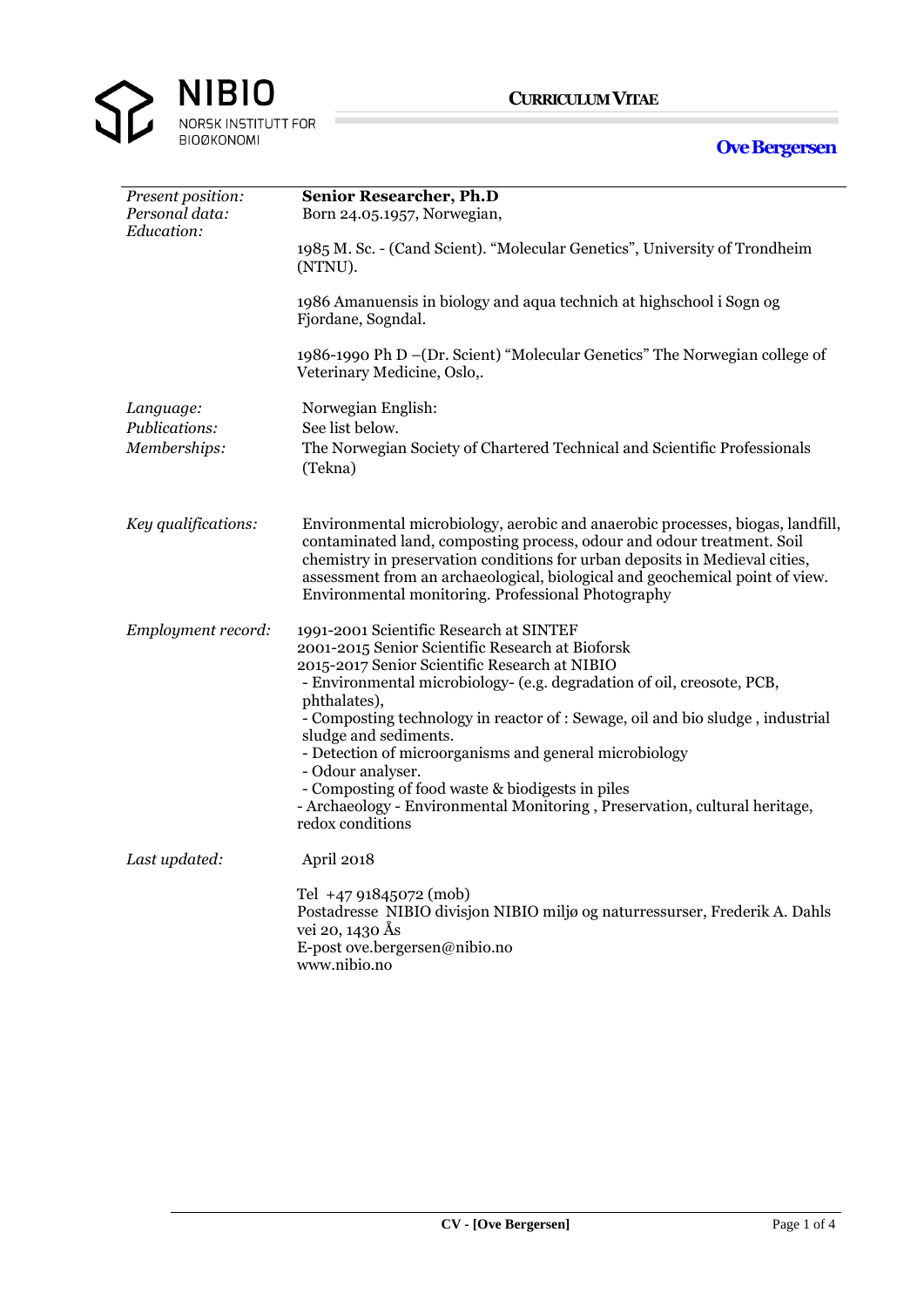1. **Bergersen, O.** (1985) Construction of a restriction map of the 44kb plasmid from *Acetobacter xylinum.* Cand. scient-thesis, University of Trondheim. 89 pp**. (H)**

2. **Bergersen, O., Davies, W & Braend, M.** (1989) RFLP's in the *caprine* beta -globin gene cluster. *Anim. Genet. 20, Suppl. 1, 109.*

**3 Bergersen, O & Braend, M.** (1990). Characterization by RFLP analysis, of the caprine beta -globin gene cluster in Norwegian dairy goats. *Hemoglobin 14, 1, 87-102.* **(P)**

**4 Nesse L.L., Bergersen O., Eide D.M. and Braend M**. (1990) Linkage studies on erythrocyte antigen loci, the major histocompatibility complex and the haemoglobin beta gene cluster in goats. *Anim. Genet. 21, 329-331.* **(P)**

**5 Bergersen, O**. (1990) An *Alu I* polymorphism near the 5'end of the goat epsillon IV globin gene. *Anim. Genet. 21, 339.* **(P)**

*6* **Bergersen,, O & Fosse, V.M**. (1990) Differential expression of I alpha- and II alpha- globin genes in goats. *J. Reprod. Fert. Suppl. 41. 231*

**7 Bergersen, O**.(1990) Polymorphism and structure of alpha- and beta -globin genes in Norwegian dairy goats. Dr. scient-thesis, The Norwegian college of Veterinary Medicine, Oslo, 72pp **(H)**

**8 Bergersen , O and Braend M.** (1991) RFLP analysis associated with the Hb beta globin chain variants of the *caprine* beta -globin gene cluster. *Anim. Genet. 22, 53-65*. **(P)**

**9 Bergersen**, **O.**, Fosse V.M. and Nesse L.L. (1991) Differential expression of <sup>I</sup> alpha - and II alpha- globin genes in goats. *Anim. Genet. 22, 77-86*. **(P)**

**10 Bergersen , O.** (1991) Evolution of RFLP haplotypes and Hb protein variants in Norwegian dairy goats". *Anim. Genet. Suppl. 1 . 22, 31-32.*

**11 L. Williams, and O. Bergersen**. 2001. "Towards an Integrated Platform for Combinatorial Library Synthesis and Screening". *J. Planar Chrom.* 2001, **14**, 318-321. **( P)**

**12 H. Lystad, J. Hammer, R. Sørheim,O. Molland, O. Bergersen and P. Smits**, 2002. Using Lime To Reduce Odors From Biowaste Composting. *Biocycle.* Sept. 38-41. **(P).**

**13 Hanslin, H. M., A. Sæbø and O. Bergersen.** (2005) Estimation of oxygen concentration in soil gas phase beneath compost mulch by means of a simple methods. Urban Forestry & Urban Greening 4 , 37-40. **(P).**

**14 Haarstad. K., O. Bergersen, R. Sørheim.** (2006) Occurrence of carbon monoxide during organic waste degradation. Journal of the Air & Waste Management Association 56:575-580 **(P)**

**15 Bergersen, O and Haarstad. K.** (2008) Metal Oxides Remove Hydrogen Sulphide from Landfill Gas Produced from Waste Mixed with Plaster Board under Wet Conditions. Journal of the Air & Waste Management Association 58: (1014-1021) **(P)**

**16 Bergersen, O., Bøen, A., and Sørheim, R**. (2008) Strategies to reduce short-chain organic acids and synchronously establish high-rate composting in acidic household waste. Bioresource Technology. 100. s 521-526 (**P**)

**17 Terje Vasskog, Ove Bergersen, Trude Anderssen, Einar Jensen and Trine Eggen** (2009) Depletion of selective serotonin reuptake inhibitors during sewage sludge composting. Waste Management. 29: 2809-2816. (**P**)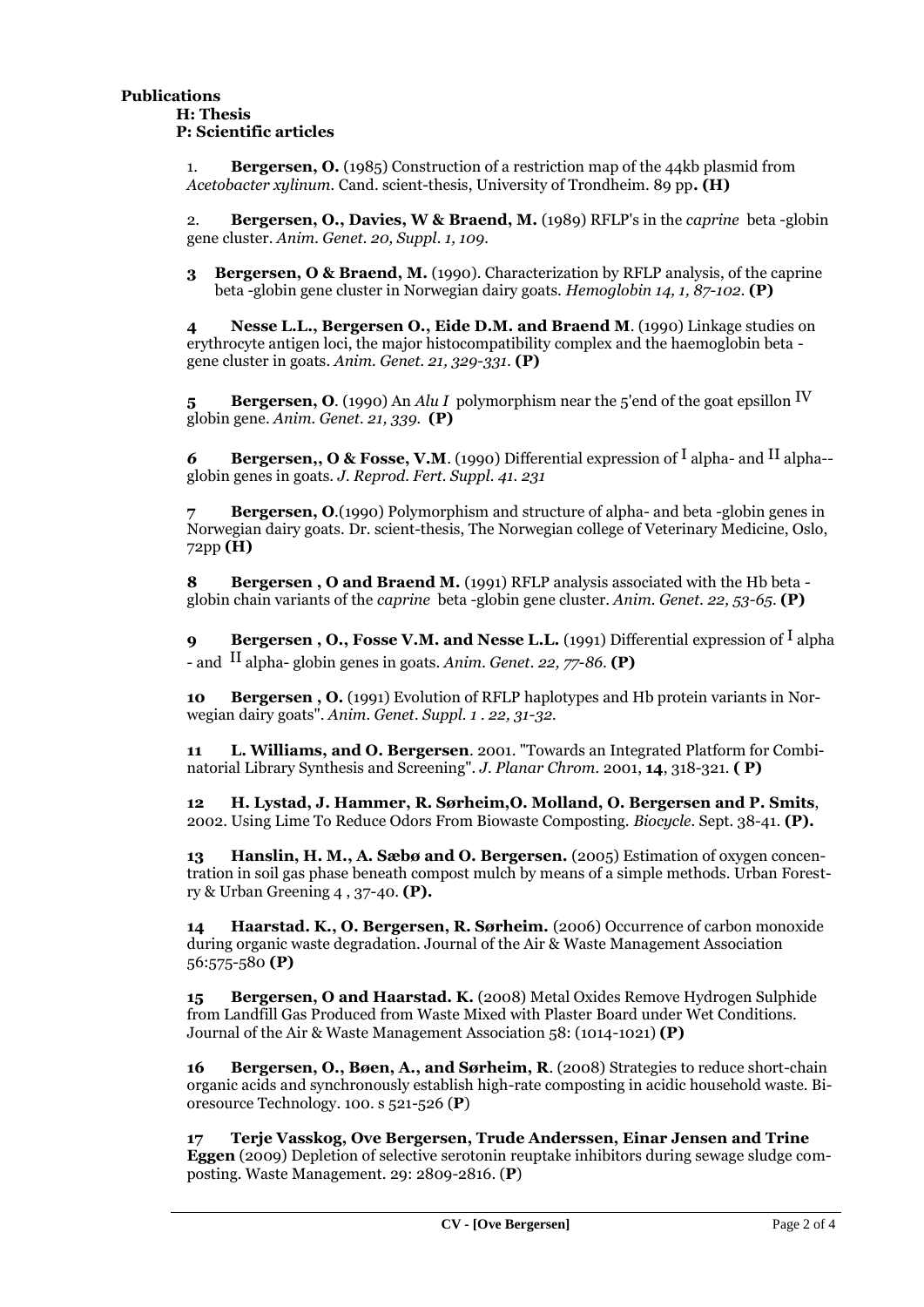**18 Bergersen, Ove., Kine Østnes Hanssen and Terje Vasskog** (2012) Anaerobic treatment of sewage sludge containing selective serotonin reuptake inhibitors. Bioresource Technology. 117. s 325-332 (**P**)

**19 Anna Petersén & Ove Bergersen** (2012). An assessment of the status and condition of achaeological remains preserved in situ in the medieval town of Trondheim based on acheochemical investigations conducted during the period 2007 – 2010. Conservation and Management of Archaeological Sites. Vol. 14 Nos 1–2, 2012, s227–37. (**P**)

**20 Vibeke Vandrup Martens, Carl Einar Amundsen & Ove Bergersen** (2012). Research on conservation state and preservation conditions in unsaturated archaeological deposits in Oslo. Conservation and Management of Archaeological Sites. Vol. 14 Nos 1–2, 2012, s72 83. (**P**)

**21 Bergersen, O & Haarstad. K**. (2014) Treating landfill gas hydrogen sulphide with mineral wool waste (MWW) and rod mill waste (RMW) Journal of Waste Management 34. 141-147. (**P**)

22. **Solli, L., Bergersen, Ove., Sørheim, Roald., & Tormod Briseid.** (2014) Effects of a gradually increased load of fish waste silage in co–digestion with cow manure methane production. Journal of Waste Management. 34: 1553-1559. (**P**).

**23. Vibeke Vandrup Martens, & Ove Bergersen (**2015). *In situ* site preservation in the unsaturated zone: Case Avaldsnes. In Quaternary International. 368: 68-79 (**P**)

**24. Bergersen, Ove., Kine Østnes Hanssen and Terje Vasskog** (2015). Aerobictreatment of selective serotonin reuptake inhibitors in landfill leachate. Environmental Sciences Europe. 2015. 27:6 (**P**)

**25 Anna Petersén & Ove Bergersen** (2016). The *In Situ* Preservation in the Unsaturated Zone: Results from Environmental Investigations at the 'Schultz Gate' Case Study in the Medieval Town of Trondheim, Norway. Conservation and Management of Archaeological Sites. Vol. 18 Nos 1–3, 2016, s 181-204. (**P**)

**26 Vibeke Vandrup Martens, Ove Bergersen, Michel Vorenhout, Paula Utigard Sandvik & Jørgen Hollesen** (2016). Research and monitoring on conservation state and preservation conditions in unsaturated archaeological deposits of a medieval farm mound in Troms and a late Stone Age midden in Finnmark, Northern Norway. Conservation and Management of Archaeological Sites. Vol. 18 Nos 1–3, 2016, s 8-29. (**P**)